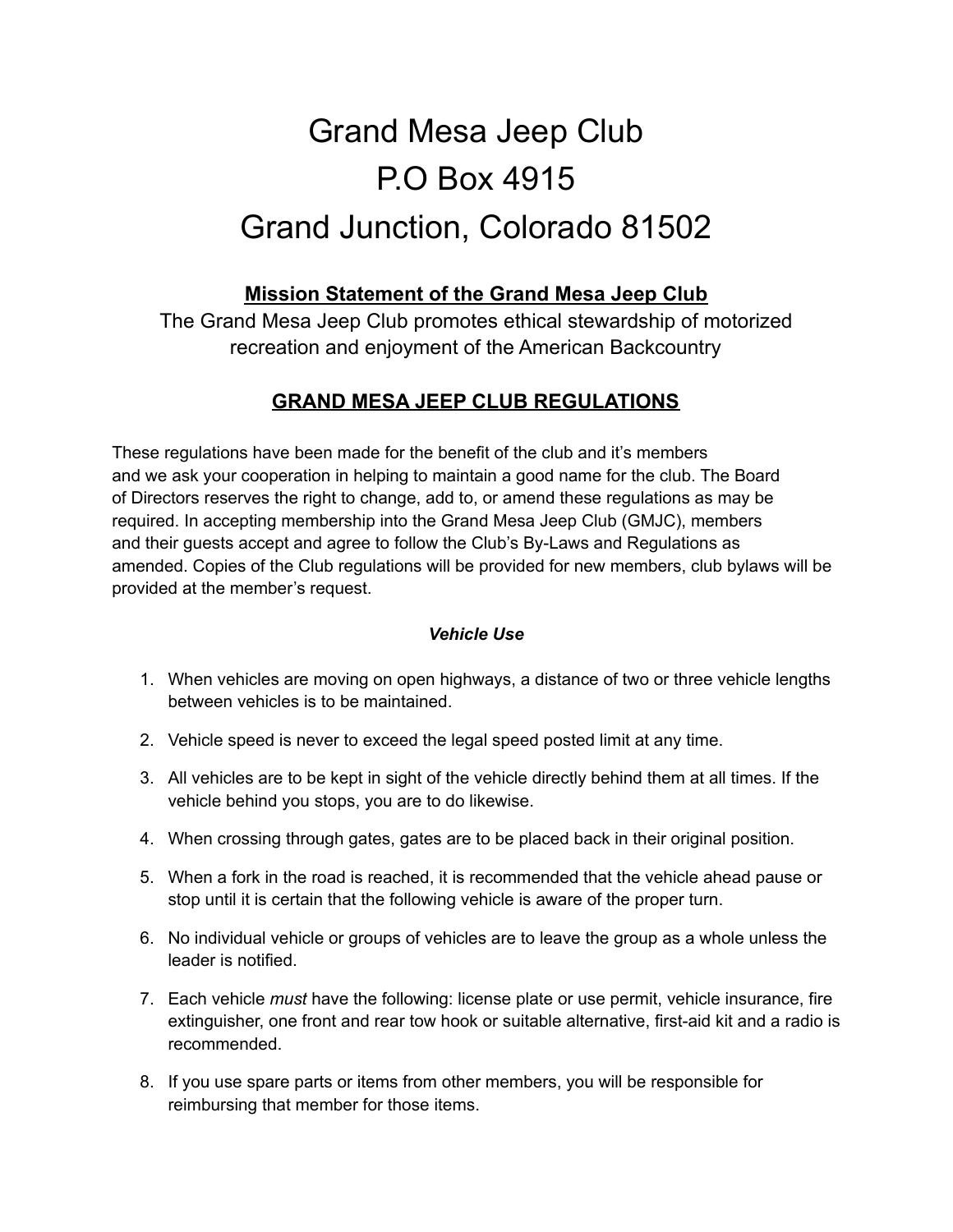### *Individual Responsibility*

- 1. All drivers are required to follow all motor vehicle laws as established by city, county, state and federal law. Any alcohol/drug use while driving on a GMJC trip is grounds for expulsion from GMJC.
- 2. There is to be no spreading of litter. All camping and picnic grounds are to be kept clean, and thoroughly checked prior to departure.
- 3. Club dues are payable within 90 days from the beginning of the calendar year. Guests are allowed three trips before payment of dues are required. If dues are not paid within the time stated, further trips or activities with the group will not be permitted, until such time as dues are paid, or other arrangements are made.
- 4. Skillful off-pavement driving requires total vehicle control and an awareness of road and trail obstacles. Members must know the limits of their vehicles, and, of *themselves*.
- 5. "Tread Lightly" and "Stay the Trail" etiquette requires us to travel only where motorized vehicles are permitted, respecting the rights of others to use trails, educating ourselves by using maps and following regulations from public agencies and complying with signs and barriers. It encourages us to avoid streams, lakeshores and wildlife and to drive responsibility and to protect the environment.
- 6. In accepting membership in the Grand Mesa Jeep Club, the member hereby agrees, for himself, his heirs, executors and guests to hold the Grand Mesa Jeep Club, as well as any and all members free and harmless for, or on account of any damages to person and/or property which may be claimed by any person or persons whomsoever by reason of participation in any club activities.
- 7. Please *respect* group leaders as volunteers and individuals who have spent a considerable amount of time organizing and preparing for the trip.

#### *Group Leaders*

- 1. The group leader will be responsible for seeing that no private land will be treaded upon without special permission from the owner, *in writing.*
- 2. A strict departure on all trips will be adhered to as announced.
- 3. Group leaders will be responsible for maintaining posted speed limits when leading the club and will be sensitive to the members vehicle needs.
- 4. Group leaders will coordinate activities, keeping the members informed of trip information, problems or concerns and will encourage consensus among the group when differences are encountered.